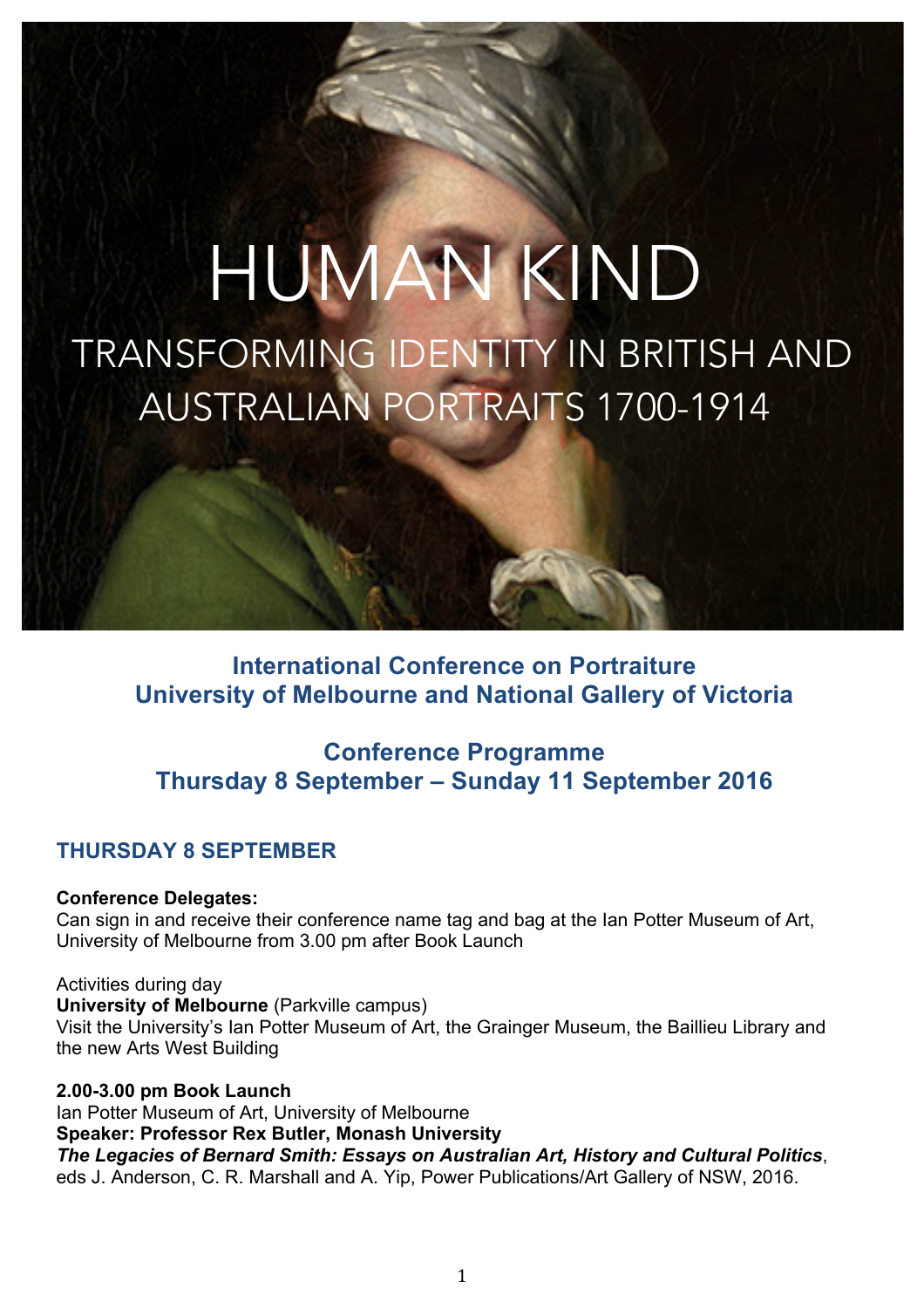#### **National Gallery of Victoria (International)**

Visit the Eighteenth-century and Nineteenth-century European Art galleries before 5.00 pm **National Gallery of Victoria (Australia)** Visit the permanent collection of Australian art before 5.00 pm

#### **6.00 pm Keynote Lecture**

Clemenger Theatre, National Gallery of Victoria (International)

**David H. Solkin FBA, Walter H Annenberg Professor of the History of Art, The Courtauld Institute of Art**

*'English or European? Portraiture and the Politics of National Identity in Early Georgian Britain'*

#### **7.30-9.30 pm Conference Opening Reception**

Garden Restaurant, National Gallery of Victoria (International)

## **FRIDAY 9 SEPTEMBER**

University of Melbourne, Arts West

#### **Conference Delegates:**

Can sign in and receive their conference name tag and bag at Arts West, University of Melbourne from 8.15 am

#### **9.00-11.00 am Parallel sessions**

#### *Indigenous Australians and Portraits*

Venue: Arts West Lectorial Room 156 **Chair: Judith Ryan**, National Gallery of Victoria **Sheridan Palmer**, University of Melbourne, *William Hodges, the accidental portraitist* **Michael Liversidge**, University of Bristol, *'Correct Likenesses': John William Lewin's earliest Australian portraits* **Helen McDonald**, University of Melbourne, *About Face: Settler colonialism and the archaic* 

*faces of Murujuga.*

#### *The British Portrait and Europe*

Venue: Arts West Forum Theatre **Chair: Mark Ledbury,** University of Sydney **Mark Shepheard**, University of Melbourne, '*The servile drudgery of copying faces': Batoni's Italian portraits through British eyes* **Callum Reid**, University of Melbourne, *'Driven by Glory': British self-portraits in the Galleria degli Uffizi* **Matthew Ducza**, University of Melbourne, *Dutch and Flemish Art in eighteenth-century Britain: Its Influence on Sir Joshua Reynolds* **Sophie Matthiesson**, National Gallery of Victoria, *Joseph Highmore in Australia*

#### **11.00-11.30 pm Morning Break**

#### **11.30-1.00 pm Parallel sessions**

#### *Place and Face: Multiple identities*

Venue: Arts West Forum Theatre **Chair: David Hansen,** Australian National University **Leonard Bell**, University of Auckland, *Who was John Rutherford? John Dempsey's Portrait of the 'Tattooed Englishman' c.1829*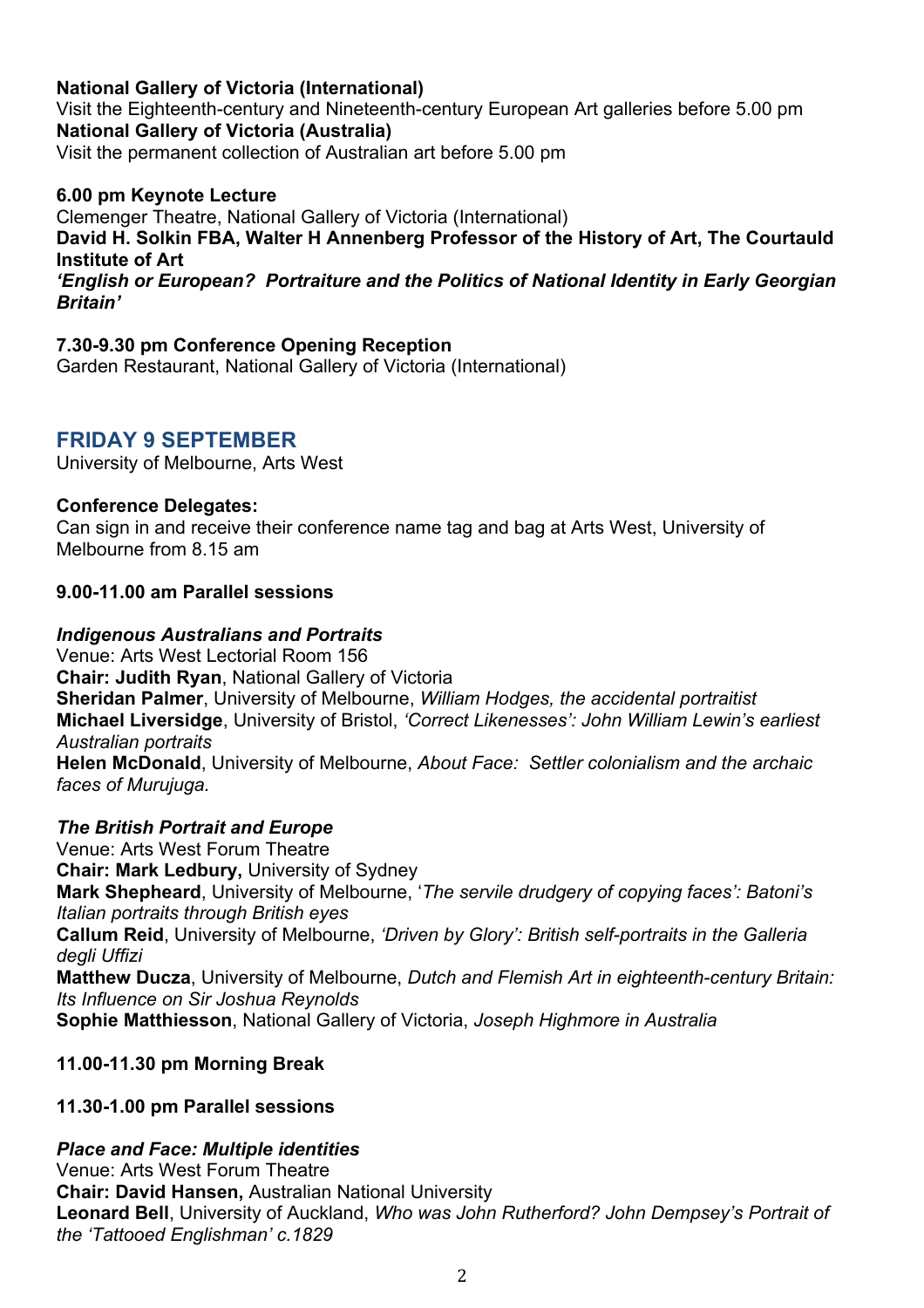**Jane Davidson-Ladd**, University of Auckland, *The Journeyman and the Academician: The Portraiture of Gottfried Lindauer and Louis J.Steele* **Rebecca Rice**, Museum of New Zealand Te Papa Tongarewa, *William Strutt as a 'N.Z. Bushman': picturing the self and the other across the Tasman*

#### *Portraits, prints and the business of art*

Venue: Arts West Lectorial Room 156 **Chair: Christopher Marshall**, University of Melbourne **Kathleen Kiernan**, University of Melbourne, *Going…Going… Gone!: Portraits of Auctioneers and Printsellers in London 1741-1800* **Louise Box**, University of Melbourne, *Into the light: an 'unknown' mezzotint after Romney at the National Gallery of Victoria* **Sue Russell**, Independent scholar, *The dealer as artist: Robert Bragge's portrait of his father, the Reverend Robert Bragge*

#### **1.00-2.00 pm Lunch**

#### **2.00-3.30 pm Parallel Sessions**

#### *Collecting Portraits*

Venue: Arts West Forum Theatre

**Chair: Terence Lane**, formerly National Gallery of Victoria

**Alison Inglis**, University of Melbourne, *Imperial performance: ancestral portrait displays in colonial Australia*

**Gerard Vaughan**, National Gallery of Art, Canberra, *The Public Profile of Portraiture in Colonial Victoria*

**Nat Williams**, National Library of Australia*, Famous and infamous: The portrait collection of Rex Nan Kivell*

#### *The Theatre of the Self*

Venue: Arts West Lectorial Room 156

**Chair: Jennifer Milam,** University of Sydney

**Jennifer Jones-O'Neill**, Federation University, *Male sensibility in late eighteenth-century portraits*

**Matthew Watts**, University of Melbourne, *Reynolds' Lady Frances Finch: The Female Form as a Site for Social Meaning*

**Matthew Martin**, National Gallery of Victoria, *Fragile identities: Eighteenth-century British portraits in porcelain*

#### **3.30-4.00 pm Afternoon Break**

#### **4.00-5.30 pm Parallel Sessions**

#### *Portraits and Empire*

Venue: Arts West Forum Theatre **Chair: Fintan Cullen,** University of Nottingham **Deirdre Coleman**, University of Melbourne, *Susanna Gale: a rose by any other name* **Kate Fullagar**, Macquarie University, *Joshua Reynolds' Portraits of Empire* **Kim Clayton-Greene**, University of Melbourne, *The Portrait of Queen Victoria in Colonial Victorian Print Culture*

#### *The Child and the Dog*

Venue: Arts West Lectorial Room 156 **Chair: Leigh Astbury,** Independent art historian, Melbourne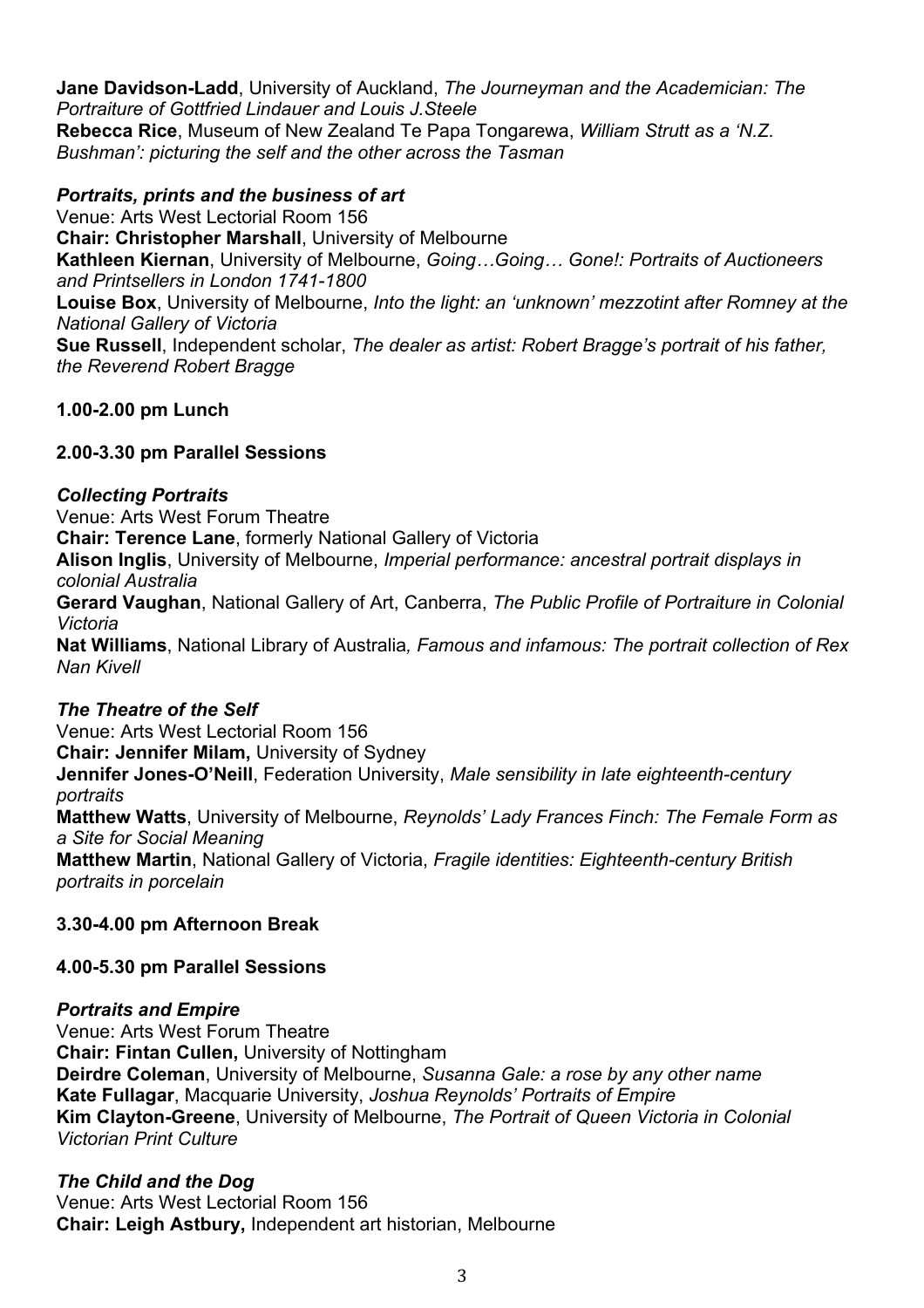**Katherine Kovacic**, University of Melbourne, *Who left the dogs out? Rethinking the canine role in human portraits.*

**Emma Kindred**, National Gallery of Australia, Canberra, *Seven little Australians: examining late nineteenth century childhood through portraits in the National Gallery of Victoria collection* **Lara Nicholls,** National Gallery of Art, Canberra, *Catherine Devine and her portrait of Arthur Martin à Beckett in the National Gallery of Australia's collection*

#### **6.30 pm Keynote Lecture**

Clemenger Theatre, National Gallery of Victoria (International) **Dr Kate Retford, Senior Lecturer, Department of History of Art, Birkbeck, University of London** *'Conversing in and with the Landscape: Edward Haytley's portraits of The Brockman Family at Beachborough'* 

#### **Dr Kate Retford's keynote lecture is supported by the Macgeorge Bequest.**

**7.45 pm-10.00 pm Late Night National Gallery of Victoria (International)** Visit *Degas: A New Vision*: Melbourne Winter Masterpieces exhibition, 2016 National Gallery of Victoria (International)

# **SATURDAY 10 SEPTEMBER**

University of Melbourne, Arts West

#### **Registration**

Opens at Arts West, University of Melbourne from 9.00 am

#### **9.30-11.00 am Parallel Sessions**

#### *Literary Portraits*

Venue: Arts West Forum Theatre **Chair: Deirdre Coleman,** University of Melbourne **Clara Tuite**, University of Melbourne, *Dandy Kind: The D'Orsay-Byron Silhouette* **Julian North**, University of Leicester, *Portraits for the People: Dickens's Image and the Democratisation of Portraiture in Nineteenth-Century Print Culture* **Debra DeWitt**, University of Texas at Arlington, *The Portraits of Lytton Strachey*

#### *Identity and influence across the oceans*

Venue: Arts West Lectorial Room 156 **Chair: Dr Meighen Katz,** Grimwade Curator, Ian Potter Museum of Art **Joanna Gilmore**, National Portrait Gallery, Canberra and Australian National University, *'That indefatigable artist, Mr Earle': colonial identity in Augustus Earle's Australian portraits, 1825– 1828*  **Laura Jocic**, University of Melbourne, *The Lashmar Family portrait, 1857-58: emigration, photography and family ties*

#### **Ingrid Steiner**, California State University, *Likenesses for William Byrd II at Westover*

#### **11.00-11.30 am Morning Break**

**11.30-12.30 pm Keynote Lecture** Venue: Arts West Kathleen Fitzpatrick Lecture Theatre **David Hansen Associate Professor, Centre for Art History & Art Theory, Australian National University** *'Skin and bone: surface and substance in Anglo-colonial portraiture'*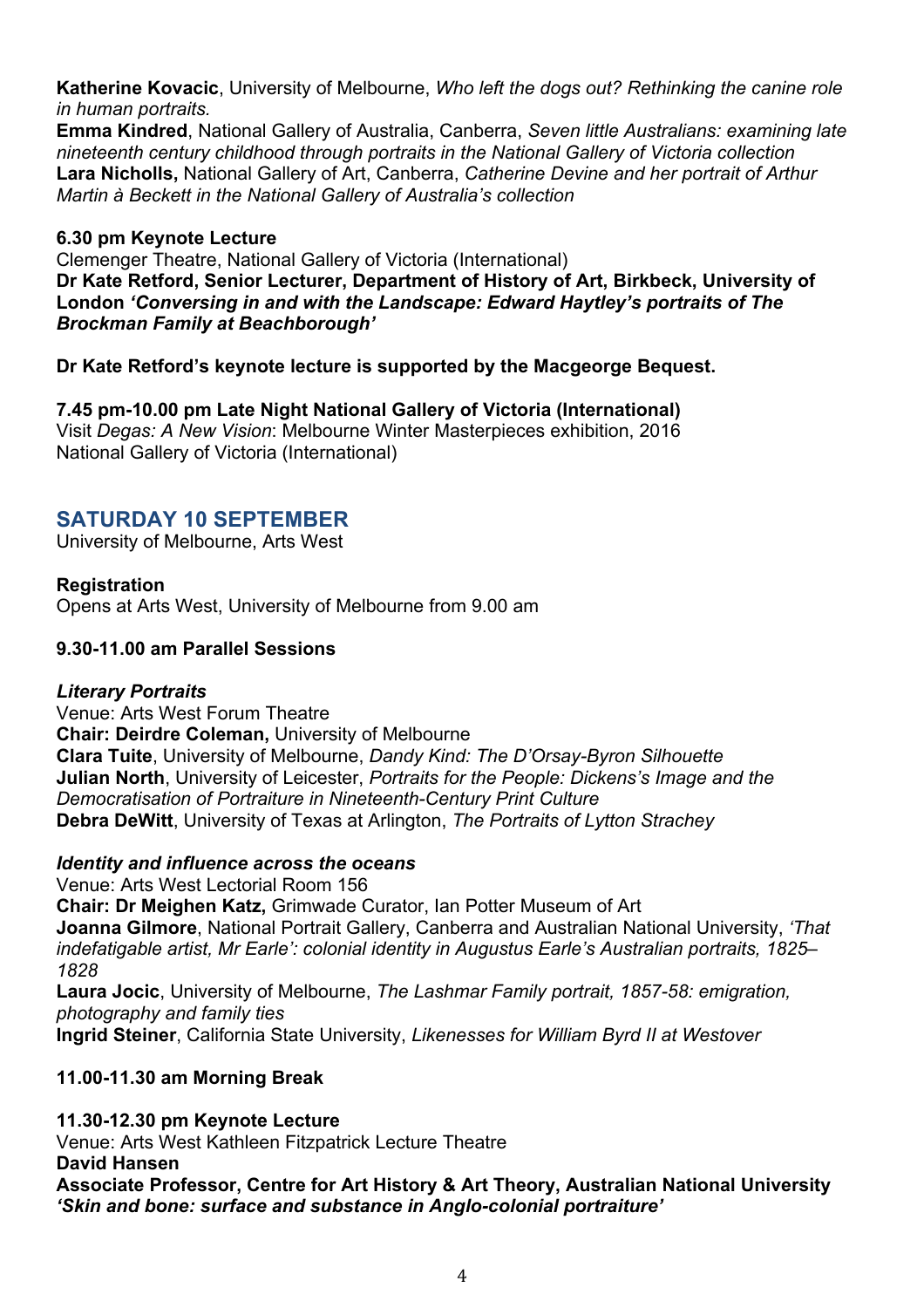#### **12.30-1.30pm Lunch**

The Object Based Learning Lab in Arts West (Room 254) will be open to delegates for viewing. Some portraits from the University's collection will be on display.

#### **1.30-3.00 pm Parallel Sessions**

#### *Empathy*

Venue: Arts West Forum Theatre **Chair: Kate Retford,** Birkbeck, University of London **Angela Hesson**, University of Melbourne, *The stuff of love and longing: Miniatures, mourning, and the paradoxical pleasure of absence* **Gillian Russell**, University of Melbourne, *Emma Hamilton's Performance Art: 'screening' the Attitudes* **Jennifer Milam**, University of Sydney, *Sympathetic Understanding and Viewing Portraiture During the Enlightenment*

#### *Authorship, Attribution, Artifice*

Venue: Arts West Lectorial Room 156

**Chair: Barbara Bryant,** Independent scholar, London

**Alex Ellem**, University of Melbourne, *First (and Subsequent) Impressions: 'Portrait of a Lady' by Sir William Beechey*

**Jill Harland**, Independent scholar, *The Elusive H.W Patterson, Nineteenth-century Portrait Artist and Colonial Painter? A micro-case study relating to the complexities of attribution and authorship*

**Emily Brink**, University of Western Australia, *Flesh as Form: Artifice, Identity, and Whistler's Portrait of Théodore Duret*

## **3.00-3.30 pm Afternoon Break**

#### **3.30-5.00 pm Parallel Sessions**

#### *Artists and Sitters*

Venue: Arts West Forum Theatre

**Chair: Mark Hallett,** Paul Mellon Centre for Studies in British Art

**Mark Ledbury**, University of Sydney, *James Northcote's Godwin: Friendship, Politics and Likeness in Radical London*

**Georgina Cole**, National Art School, Canberra, *Blind justice: identity and allegory in Nathaniel Hone's portraits of Sir John Fielding*

**Vivien Gaston**, University of Melbourne and National Gallery of Victoria, *Artist, Actress, Lover: Zoffany's portrait of Elizabeth Farren c.1780*

#### *Colonial Identities*

Venue: Arts West Lectorial Room 156

**Chair: Angus Trumble,** Director, National Portrait Gallery, Canberra

**Helen Ennis**, Australian National University, *New Perspectives, Portraiture and Photography, 1840s-1860s*

**John Jones**, Independent scholar, *Two Mourning Portraits from Colonial Victoria 1855-56.* **Caroline Clemente and Barbara Kane**, Independent scholars, *Thomas Woolner's portrait medallions*

#### **6.00 pm Keynote Lecture**

Clemenger Theatre, National Gallery of Victoria (International) **Martin Myrone, Lead Curator, Pre-1800 British Art, Tate Britain, London**  *'Portrait and Autograph: Art and Identity in the Age of Reform, c.1820-40'*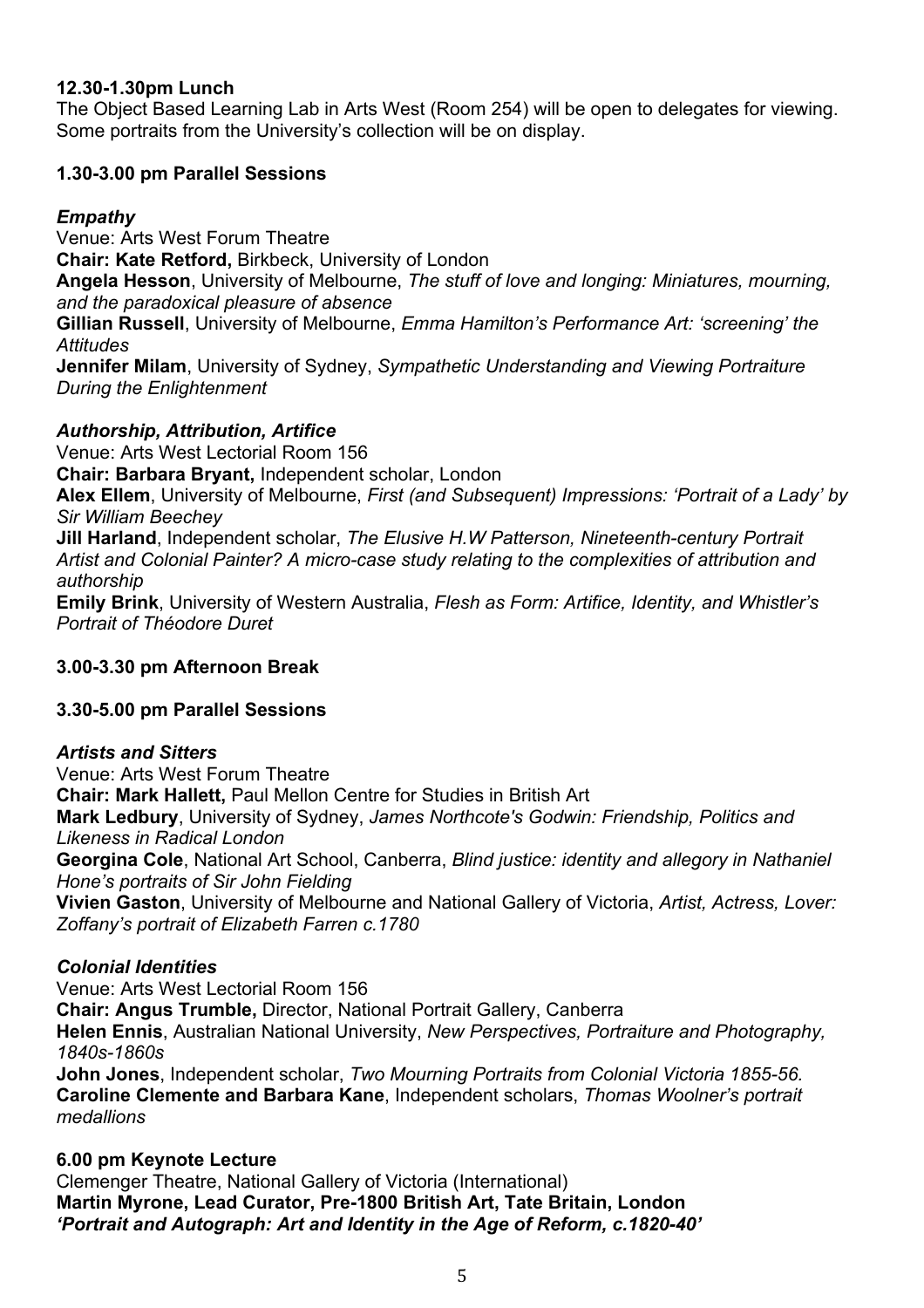#### **7.30-10.00 pm Conference Dinner**

Garden Restaurant, National Gallery of Victoria (International)

## **SUNDAY 11 SEPTEMBER**

University of Melbourne, Arts West

#### **9.30-11.30 am Parallel Sessions**

#### *Victorian and Edwardian Lives and Afterlives*

Venue: Arts West Forum Theatre **Chair: Alison Inglis,** University of Melbourne **Jack Tan**, University of Melbourne, *Portraits of Oliver Twist – memorialising the homeless Victorian-era boy* **Eugene Barilo von Reisberg**, University of Melbourne*, Reflecting Social Mobility: F.X. Winterhalter's Portrait of Mrs Philip Vanderbyl* **Barbara Bryant**, Independent scholar, *The Poet Laureate and the Colonial Orphan - G.F. Watts's portraits of Tennyson and the NGV's new acquisition of "May Prinsep":* 

*Families, Identities and Afterlives* 

**Angus Trumble**, National Portrait Gallery, Canberra, *The Edwardian Swagger portrait revisited*

*Women artists, at home and abroad*

Venue: Arts West Lectorial Room 156

**Chair: Caroline Jordan, La Trobe University**

**Rebecca Edwards**, National Gallery of Victoria, *Female visions and visionaries: a portrait of Adelaide Ironside* 

**Elena Taylor**, National Gallery of Victoria, *Portrait of the Artist as Hero: Margaret Thomas and Charles Summers*

**Emily Wubben**, Australian War Memorial, Canberra, *Portraits by Violet Teague* **Anne Maxwell**, University of Melbourne, *Mina Moore's Portrait of Nellie Stewart in the National Gallery of Victoria*

**11.30-12.00 pm Morning Break**

**12.00-1.00 pm Keynote lecture** Venue: Arts West Kathleen Fitzpatrick Lecture Theatre **Anne Gray, Emeritus Curator, National Gallery of Australia, Canberra**  *'The Two Titans of Australian Portraiture: Roberts and Lambert'*

**1.00-2.30 pm Lunch**

#### **2.30-4.00pm Parallel Sessions**

#### *National Identity: portraits as public performance*

Venue: Arts West Forum Theatre **Chair: Martin Myrone**, Tate, London **Michael Hill**, National Art School, Sydney, *The First Monument in New South Wales: Edward Hodges Baily's portrait of Sir Richard Bourke, 1842.* **Julie Cotter**, Monash University and Creative Victoria, *The Interrelation of Text and Portraiture in the Work of Tom Roberts' Federation portrait* **Fintan Cullen**, University of Nottingham, *The Irish in British portraits*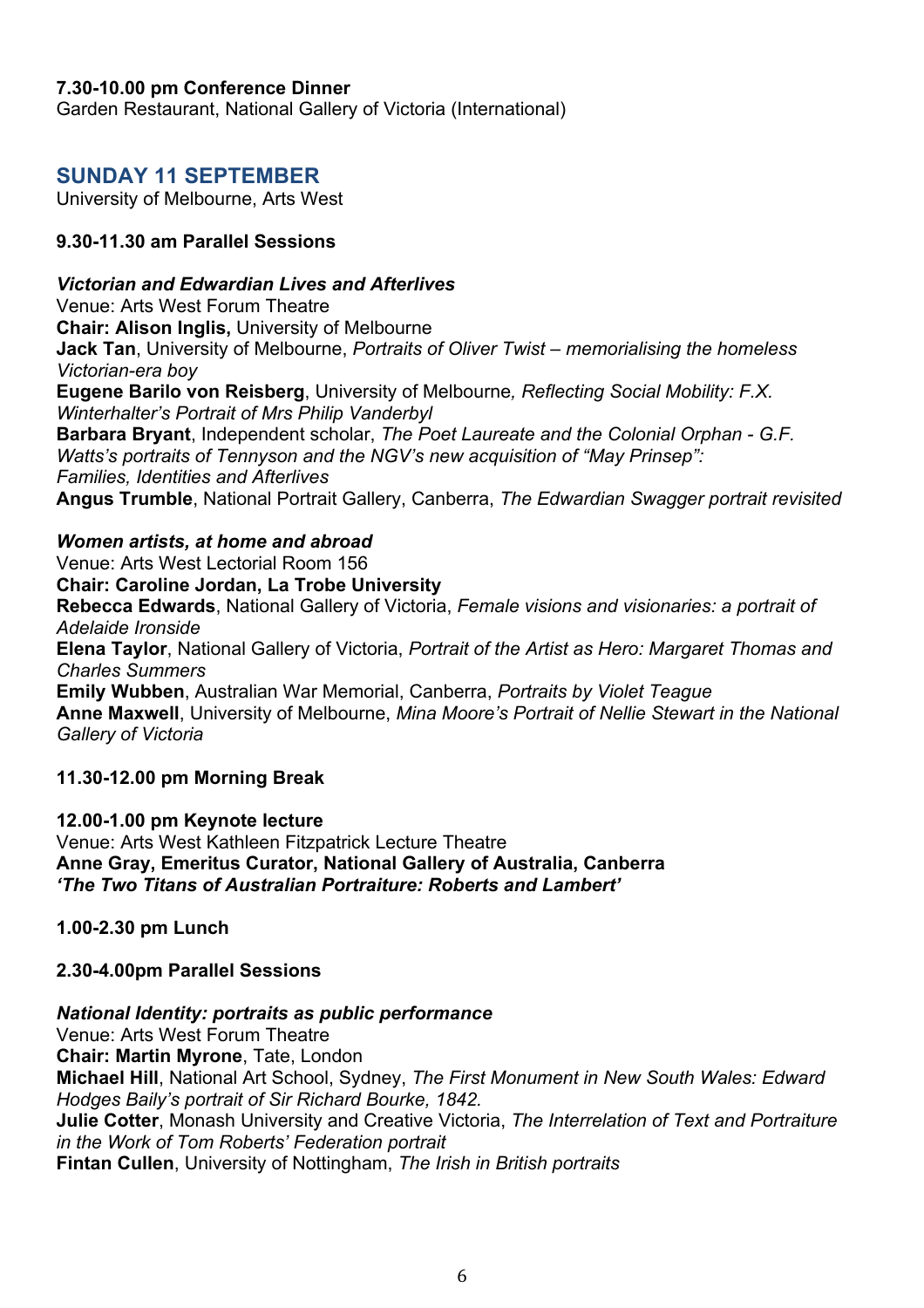#### *Hugh Ramsay*

Venue: Arts West Lectorial Room 156 **Chair: Ann Galbally,** University of Melbourne **Patricia Fullerton**, Independent scholar, *A Young Colonial Eye in Edwardian London: Hugh Ramsay Comments on the Royal Academy 1902* **Arabella Teniswood-Harvey**, University of Tasmania, *The artist's piano in Hugh Ramsay's Parisian Self-portraits* **Jenny Beatriz Quijano Martinez**, University of Melbourne, *Copying the Spanish master Velázquez*

# **4.00-4.30 pm Afternoon Break**

#### **4.30-6.00 pm Parallel Sessions**

#### *Controversy: portraits and public dispute*

Venue: Arts West Forum Theatre

**Chair: Vivien Gaston,** University of Melbourne

**Megan Richardson**, University of Melbourne, *The Unwanted gaze: Two Cases of Royal Portraits* 

**Elisa de Courcy**, Australian National University, Canberra, *The Dreadnought Hoax portrait as an Affront to the Edwardian Age*

**Ted Gott**, National Gallery of Victoria, *Augustus John's Portrait of the Lord Mayor of Liverpool, 1909, in the National Gallery of Victoria*

#### *Photographic portraits: the democratization of images?*

Venue: Arts West Lectorial Room 156

**Chair: Anne Maxwell, University of Melbourne**

**Olivia Spiers**, University of Adelaide, *On location: stereotypes in early Australian photographic portraits*

**Marcus Bunyan**, University of Melbourne, *Exposure: The white Australian male in portrait photography 1858-1914*

**Catherine De Lorenzo**, University of New South Wales and Monash University, *Paul Wenz: a new Australia portrait*

#### **6.15-7.00 pm Panel Discussion and Debate**

Venue: Arts West Forum Theatre Moderator: **Vivien Gaston**, University of Melbourne *'Do Portraits Shape Human Kind?'* **David H. Solkin FBA, The Courtauld Institute of Art Kate Retford, Birkbeck, University of London Martin Myrone, Tate Britain, London Anne Gray, National Gallery of Australia, Canberra David Hansen, Australian National University Mark Hallett, Paul Mellon Centre for Studies in British Art**

**7.00 pm Conference ends**